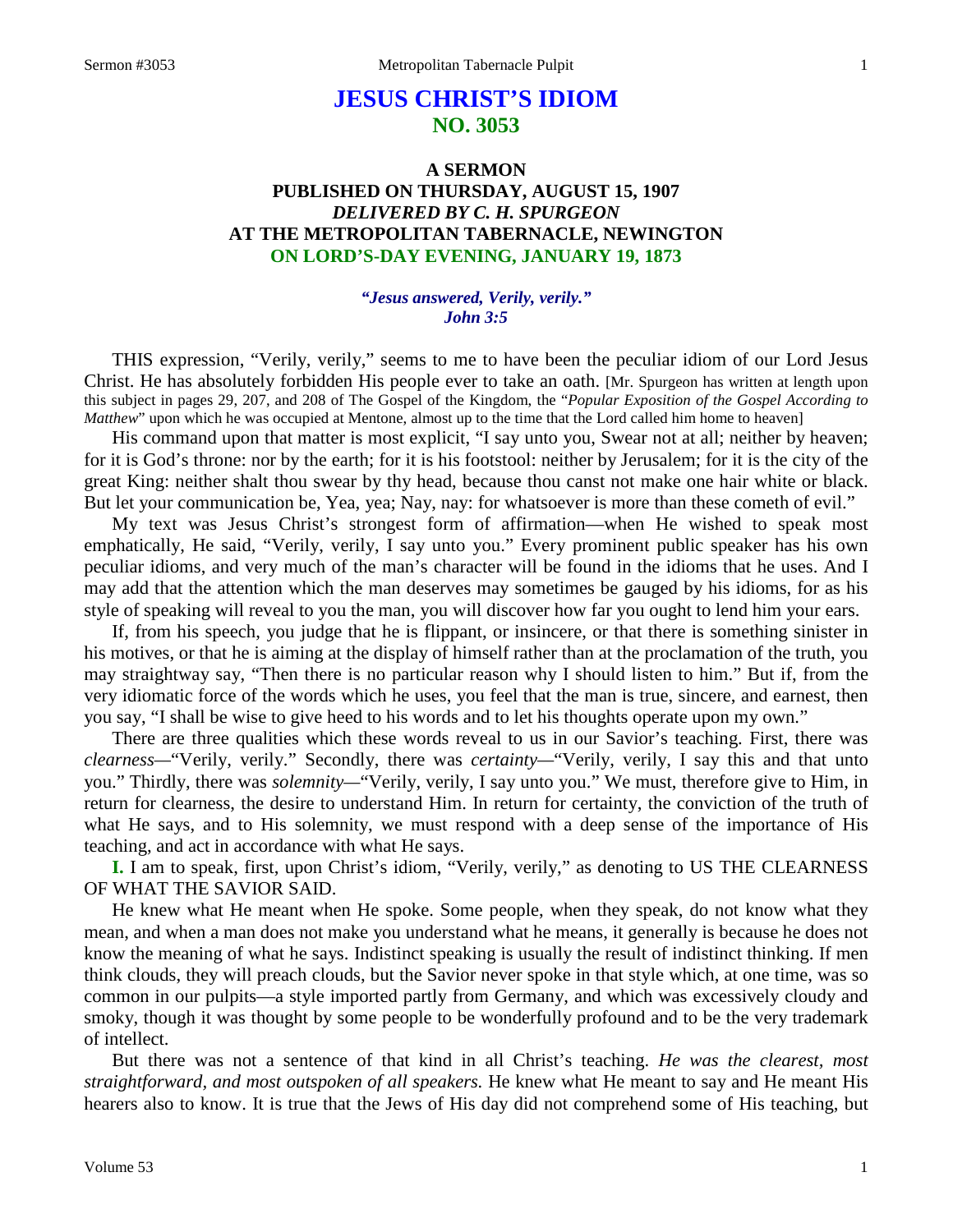that was because judicial blindness had fallen upon them. The fault was not in the light, but in their bleared eyes.

Turn to His teaching and see if anyone else ever spoke as simply as He did. A child can comprehend His parables. [See *Sermons on our Lord's Parables*, delivered at the Metropolitan Tabernacle and New Park Street Chapel, by C. H. Spurgeon. This volume contains 65 sermons] There are, in them, hidden truths which are a mystery even to Christ's deeply-taught disciples, but Christ never mystified His hearers—He talked to them like a child, as He was—God's "holy child Jesus." He never laid aside the simplicity of childhood, though He had all the dignity of fully-developed manhood. He wore His heart upon His sleeve and spoke out what was on His mind in such plain, clear language that the poorest of the poor and the lowest of the low were eager to listen to Him.

Now, beloved brethren and sisters in Christ, *if you wish to imitate your Master, speak with the same clearness.* Say to your hearers, "Verily, verily, I have to proclaim to you, in Christ's name, this simple yet sublime truth, which I have myself grasped, and which I would also have you grasp." Never affect profundity amongst the poor and never use a theological jargon amongst the uneducated anywhere.

If you have, in speaking, to show the Savior to your hearers, show Him in His own dress—do not cover Him up with the tawdry vestments of your gaudy language, for He will count them only as filthy rags. Tell sinners, in simple words, first about their sins and then about the Savior who can wash away their sins in His most precious blood. But go not a-hunting after novelties, for they will be of no service to perishing souls. If you are to be like Jesus, your teaching must be clear.

But next I want to say to those of you who are still unconverted, *how needful it is that you should clearly understand this clear teaching of the Lord Jesus Christ*! There are some truths upon which He spoke with very wonderful clearness—as for instance, concerning what sin is—how a look may be a sin and how a longing may be as much a sin as an action or a word is. Christ has also told us very clearly that sin must and will be punished.

There never was anyone else so kind in heart as He was, yet He clearly taught the dreadful truth that sinners shall be punished in hell forever. There never can be any question about the Savior's view of sin as being a very evil thing and of the punishment of sin as being a very terrible thing.

How very plainly, too, He speaks about the new birth! He said to Nicodemus, "Except a man be born again, he cannot see the kingdom of God." And He was equally explicit concerning the way of salvation. He tells us that, just as Moses lifted up the serpent in the wilderness, and every bitten Israelite who looked to it was healed, so He Himself was lifted up upon the cross, and every sinner who trusts Him is saved forever.

The teachings of Christ and of His apostles, concerning sinners being saved through faith in Him, are blessedly clear. The Gospels and epistles tell us that a perfectly holy and divine Substitute for sinners was required—and that Jesus was that Substitute and stood in the place of all His chosen people—and bore the punishment which was due for all their sins. If we are believers in the Lord Jesus Christ, all our liabilities to infinite justice are forever discharged, for Jesus bore all our sins in His own body on the tree—and bore them so completely away that they shall be remembered against us no more forever.

I want to ask you, who have not yet believed in Jesus, whether you really understand this truth of which I have been speaking. Lest there should be anyone here under a delusion upon this matter, let me say, once for all, that *there is no salvation in any charm or ceremony invented or performed by men.* The common notion is, that there is some kind of charm which operates upon a person, young or old, who is brought to a font—that some virtue or other goes through the fingers of the "priest" who sprinkles the water, because at his "ordination" he received something or other, from somebody or other, who received that something or other from some other body, and so on, and so on, and so on right up to the apostles!

All that is sheer superstition as base as the witchcraft for which old women were burned in the evil days of the past. [See sermons #581, Children Brought to Christ, Not to The Font and #573, Baptismal Regeneration—the sermon by Mr. Spurgeon which has had a larger circulation than any other in the whole series, and the one which, in these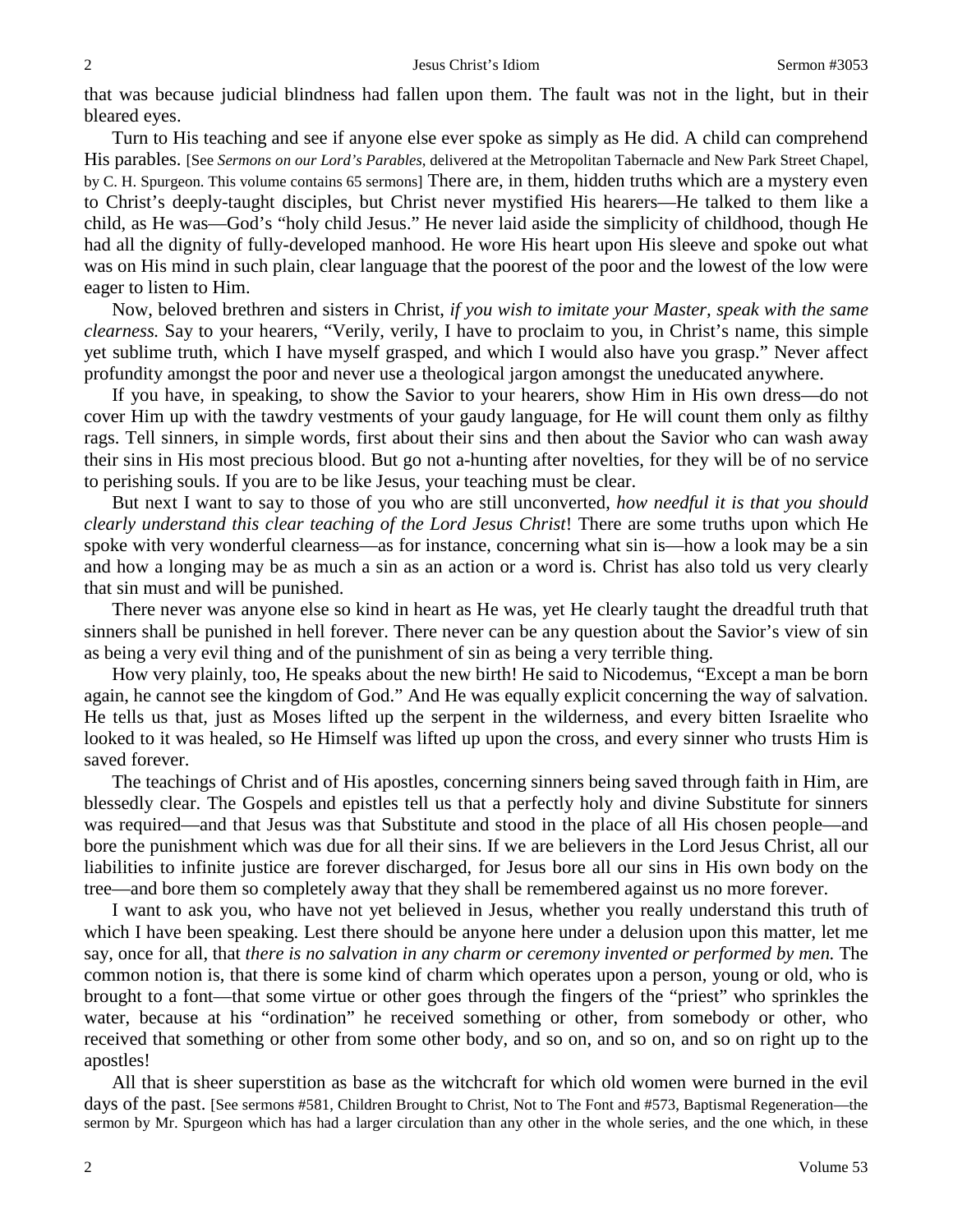Then there is a notion that a piece of bread, or a drop of wine, "consecrated" and dispensed by properly-authorized persons, will, somehow or other, charm away evil from a person dying. That is another superstition not a whit better than the fetish of the pretended rainmakers of South Africa. Neither the water, nor the bread and wine can convey grace to an unbeliever.

But if I am a believer in the Lord Jesus Christ, my being buried with Him in baptism [See sermon #1627, Baptism—A Burial] reminds me that I am saved through His death and burial—and if I, as a believer in Christ, eat the bread and drink the wine at the communion table, those suggestive symbols help me, as Paul says, to "show the Lord's death till he come." [One of the choicest volumes published since Mr. Spurgeon's home-going is that entitled *Till He Come*—containing 21 communion meditations and addresses] That is all. There is no charm in the water, or the bread, or the wine in themselves whatever incantations any so-called "priest" may have muttered over them.

Then, *never imagine that we cannot understand what the Gospel of Christ really is.* Someone perhaps says, "Well, you see, sir, I am not learned. I am no scholar, so I cannot understand the Gospel." My dear friend, there are many people who cannot understand the Gospel just because they *are* scholars. They know too much to understand it—they have so much of what they think is knowledge that they are prejudiced against it. Knowledge may prejudice a person as much as ignorance does.

What you need to know is simply this—that you are a sinner and that if you trust in the Lord Jesus Christ, He is your Savior. The result of believing in Him will be this—knowing that you are saved because God tells you that you are, you love God whom you dreaded before, and loving Him, you naturally ask, "What can I do to please Him?"

So you give up your old sins, and led on by the impulse of love, which is the work of the Holy Spirit in your heart, you seek after holiness. The things that concern your soul's salvation are plain enough for a child to comprehend. If you are lost, it will not be a mystery that damns you—and if you are ever to be saved, it is the simplicity of the Gospel that will save you. The truths that relate to your ruin through sin—and the only remedy for that ruin—through the grace of God, are "as plain as a pikestaff," as our common proverb puts it.

"Still," says one, "I have often listened to the preaching of the Gospel, but I have failed to understand it." Then, ask the Spirit of God to guide you into it. He is waiting to instruct sincere seekers. Let me ask you whether you have ever really tried to understand the Gospel. "Well, sir, I have heard Dr. So-and-So and Mr. So-and-So." Yes, but perhaps they have only muddled you.

Have you read the Bible itself? He who wishes to drink pure water had better go to the wellhead. He who wishes to find the truth of God had better come to these sacred pages, for here he will find it pure and unalloyed. Have you imitated the Jews at Berea who "searched the Scriptures daily, whether those things were so"? There are many people who condemn the Scriptures, but no man who has read them in the right spirit ever condemns them.

You may remember the story of the City Missionary who was arguing with a cobbler—a man who thought himself a very wise skeptic although he had never read the Bible. He said he never would do so, yet he knew it was a very bad book! So the missionary said to him, "I bought a pair of boots yesterday, which cost me twelve and sixpence—do you think they were worth the money?" He replied, "Possibly they were, but I can't say positively without seeing them."

The missionary said, "But if you are a cobbler and understand your business, you can certainly tell me their value without seeing them." "Why you must consider me a fool to think that I can judge of a thing I never saw." "Yes," said the missionary, "I *did* think you were a fool, because you have been judging and condemning the Bible which you have never studied."

So I ask you, dear friend—Have you read the Bible? Have you studied it? If you say that you cannot comprehend it, I ask—Have you ever tried to do so? Do not plead that you cannot understand the Gospel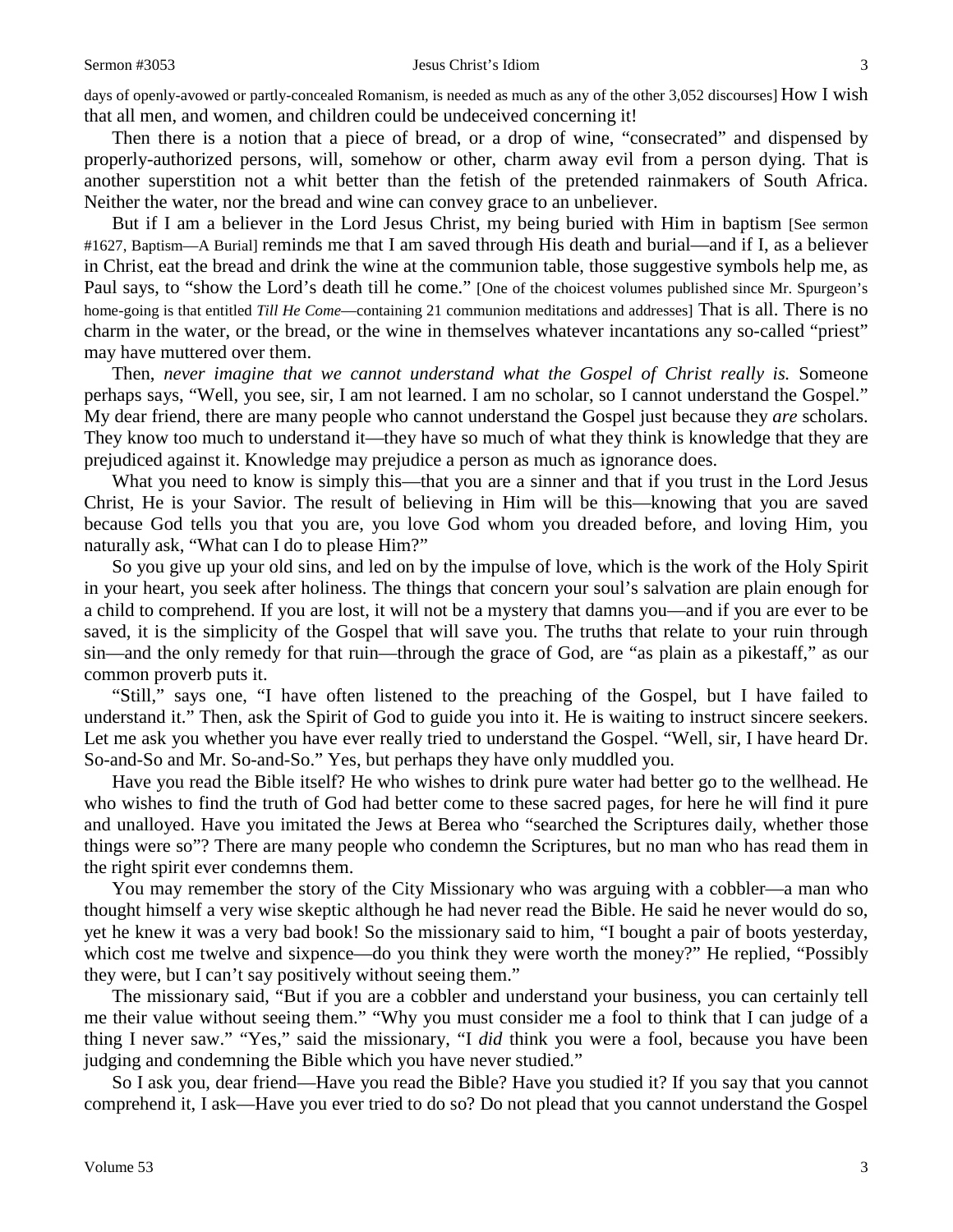if you have never tried to understand it. But if you humbly ask the Holy Spirit to teach you its meaning as you read it, I believe the light of truth will soon enter your soul.

Let me ask you another question—Have you put into practice what you really *do* understand of the Scriptures? You know that you are sinful—have you confessed your sinfulness to God? You know that there is a Savior from sin and that He is to be laid hold of by faith—have you trusted Him to save you? With the truth so clear, there is no need for you to perish in the dark.

I read in the paper, yesterday, the notice of a reward to be given to anyone who would furnish information concerning the injury done to a certain buoy off the coast. The buoy was described as being on such and such a sand, and as it was twenty feet in height, it must have been injured through sheer carelessness or willful wickedness.

So, if you have rightly read the Scriptures, or have heard the Gospel plainly preached, it will be impossible for you to perish by accident—you will perish willfully and your blood will be upon your own head. When Christ brings the printed Gospel before your eyes, as it were, in capital letters—if you will not read it and understand it—you must perish as a spiritual suicide, which may God forbid!

**II.** The time flies so quickly that I must pass on to notice, in the next place, that THE EXPRESSION, "VERILY, VERILY," AS THE SPECIAL IDIOM OF THE LORD JESUS CHRIST, SIGNIFIED CERTAINTY.

*He knew that what He said was true* and therefore He said, "Verily, verily, I say unto you." Untold mischief has been done in our country by the kind of preaching which was very common at one time, namely, for the preacher to speak as if he did not know what the truth is and must be pardoned for intruding his opinions!

If a man does not know the truth, let him hold his tongue until he does. "I believed, therefore have I spoken," said the psalmist. And he alone has the right to speak who speaks that which he believes and therefore knows. The Lord Jesus never hesitates as to what He shall say, His language never halts. His "Verily, verily, I say unto you," is the utterance of one who knows the truth and who speaks it as one who is assured that it is the truth.

*On our part, there should be a suitable response to Christ's certainty.* If we believe Him to be the Son of God, speaking the truth to us with absolute certainty, let us receive with certainty what He says to us. "But" says one, "there are so many different opinions that I do not know which to believe." What have you to do with men's opinions?

Supposing there are ten thousand "isms" in the world—what have they to do with you? If you are lost, it will not abate the flames of hell if you say, "There were so many isms in the world I did not know which to choose." There was but one truth, for Christ said, "I am the truth." If you had believed Him, you would have been saved by Him.

There are, today, many persons who raise all sorts of questions—there always have been and there always will be such persons while this dispensation lasts—but what have you to do with them? Your business is to trust the Lord Jesus Christ and leave all those questions alone.

"But" says another, "even good men differ." I know they do, but if you go into a watchmaker's shop, you find that even good watches and clocks differ in some respects. Yet that fact does not affect Greenwich mean time, which is the standard for all the watches and clocks in the country.

So, supposing that one good man sees one side of a truth and another sees another side of it—what good man ever asks you to trust in him? You have listened to my preaching—some of you for many years—did I ever ask you to follow my guidance except just so far as the Scriptures prove the truth of what I preach to you? With God's Word in your hand as the map of the road to heaven, ask His Spirit to guide you and He will guide you all the way.

All that Christ teaches is certainly true and *there are some things which He tells us which are absolutely essential for us to learn.* For instance, "Ye must be born again." Or this, "Except ye repent, ye shall all likewise perish." There is no doubt that, at the last great day, Christ "will judge the world in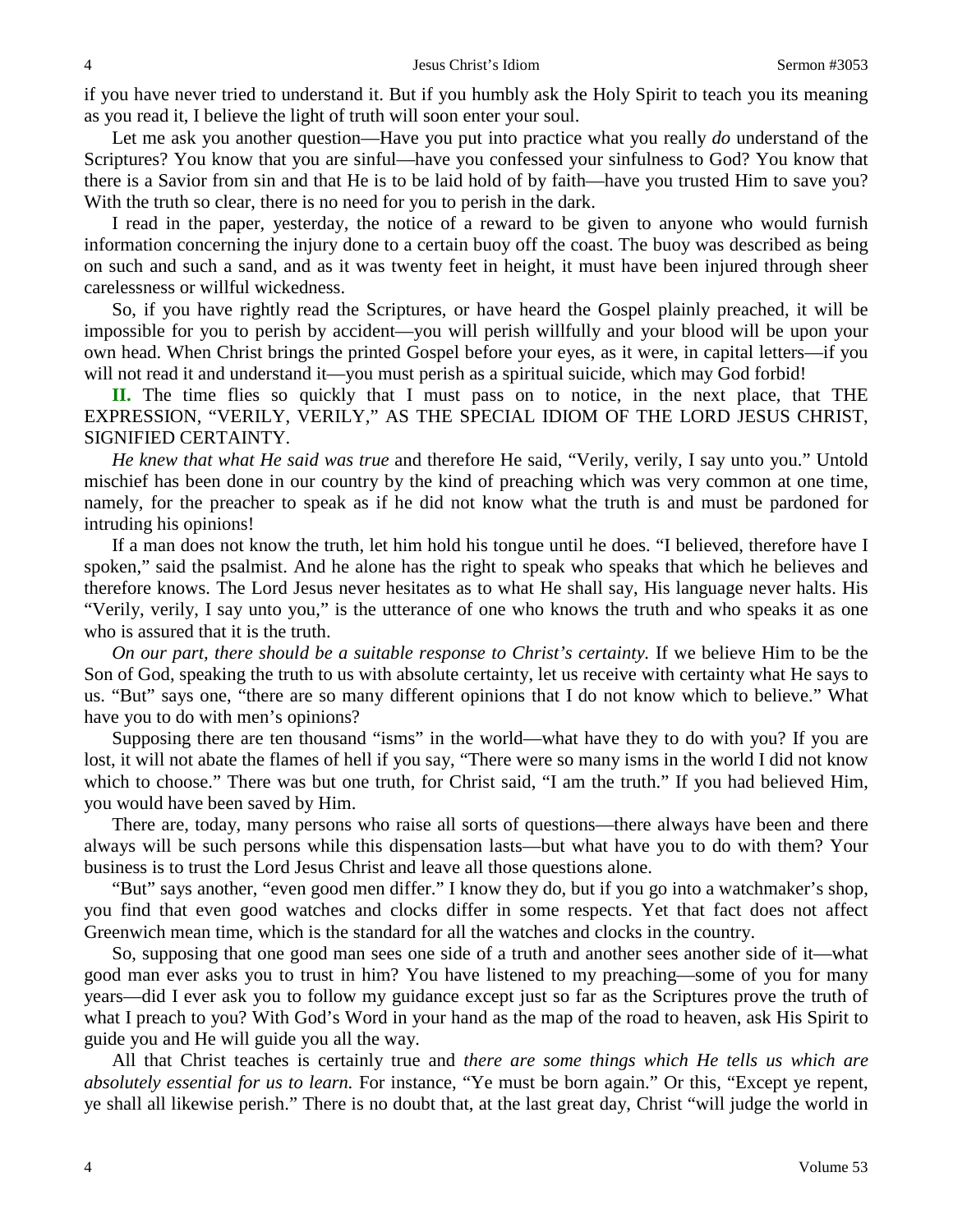righteousness." We must all stand before His great white throne to receive from Him the final sentence which shall fix our eternal destiny.

If you are an unbeliever, you are condemned already—and if you live and die an unbeliever, you must be driven from His presence into a hopeless eternity. All these things are certainties. There are many fictions in the world, but these things are not fictions—neither are they trifles. And I do pray you to believe these truths and to draw the right practical inferences from them.

*There are also some truths* about which Christ says, "Verily, verily," *which ought to be a great comfort to you.* For instance, it is certainly true that if you confess your sins to Him, He will forgive you. It is certainly true that if you trust in Jesus, He will give you rest and peace, and you shall be "accepted in the beloved."

It is certainly true that if you commit your soul into Christ's hands, you shall never perish, and no one shall ever be able to pluck you out of His hands. [See sermons #726, Life Eternal and #2120, The Security of Believers—Or, Sheep Who Shall Never Perish] There are many blessed assurances in the Word of God upon which you may surely rely. God help you to rely upon them now!

*There are other truths in God's Word, which you will find to be sure if you test and try them.* I might address myself to many a man here and say to him, "Brother, did you not put Christ's Word to the test in the time of trouble, and did you not prove it to be true?" And I know that the answer would be, "Ay, that I did."

I might pick out many a humble man and woman here, who have had a heavy task to bring up their children as they have done, and many stern struggles with poverty and affliction, and I might say to them, "My brother, my sister, has not Christ been precious to you?" And I know that the answer would be, "Ay! That He has! He has fulfilled every word of promise that He ever gave us to rely upon."

There is no one who can ever convict Christ of a falsehood—there is not a friend or a foe who can truthfully say, "He deceived me." "Verily, verily," is stamped upon every promise, every precept, and every threatening—and He will prove all of them to be true to the end of time, and throughout eternity.

Then, *as these things are certain, let us act upon them.* O sirs, in a short time we shall have done with preaching and hearing the Gospel! I fear that many people come to our places of worship in the same spirit in which they go to places of amusement, and that the main things of which they think are how the preacher puts his message, whether he is fluent and eloquent, and whether he interests them or not.

Ay, but that is not the principal matter about which we should be concerned. You and I will soon be before the bar of God, and I shall have to prove that I faithfully preached what I believed to be the truth of God—and you will have to prove whether you accepted it and acted upon it. And I charge you all, before the living God, at whose bar you must soon stand, not to treat the Gospel as if it were mere fiction.

Go not away from this building as though you had been watching a play, or listening to an organ recital which might or might not signify anything to you. There is a real hell—will you be shut up in it forever? There is a real heaven—will you be shut out of it forever? There is a real Savior who died upon the cross for sinners—will you despise and reject Him?

And above all, there sits a real God, in whom we live, and move, and have our being—shall we continue to forget Him, break His laws as if we had liberty to do what we would, and despise Him as if He were a man like ourselves? Oh, by the "Verily, verily," of the Christ of God, I do beseech you to lay to heart the certainty, the reality of His teachings, and let them have their due weight upon your spirits! May the Spirit of God make it to be so!

**III.** The third point was to be that CHRIST'S "VERILY, VERILY" MEANT SOLEMNITY.

*Christ was a very solemn preacher, though He was by no means a dull preacher.* There are some speakers who confound dullness with solemnity, but Christ's discourses were always interesting. How He abounded in parables and metaphors! The children listened with pleasure to His teachings, yet how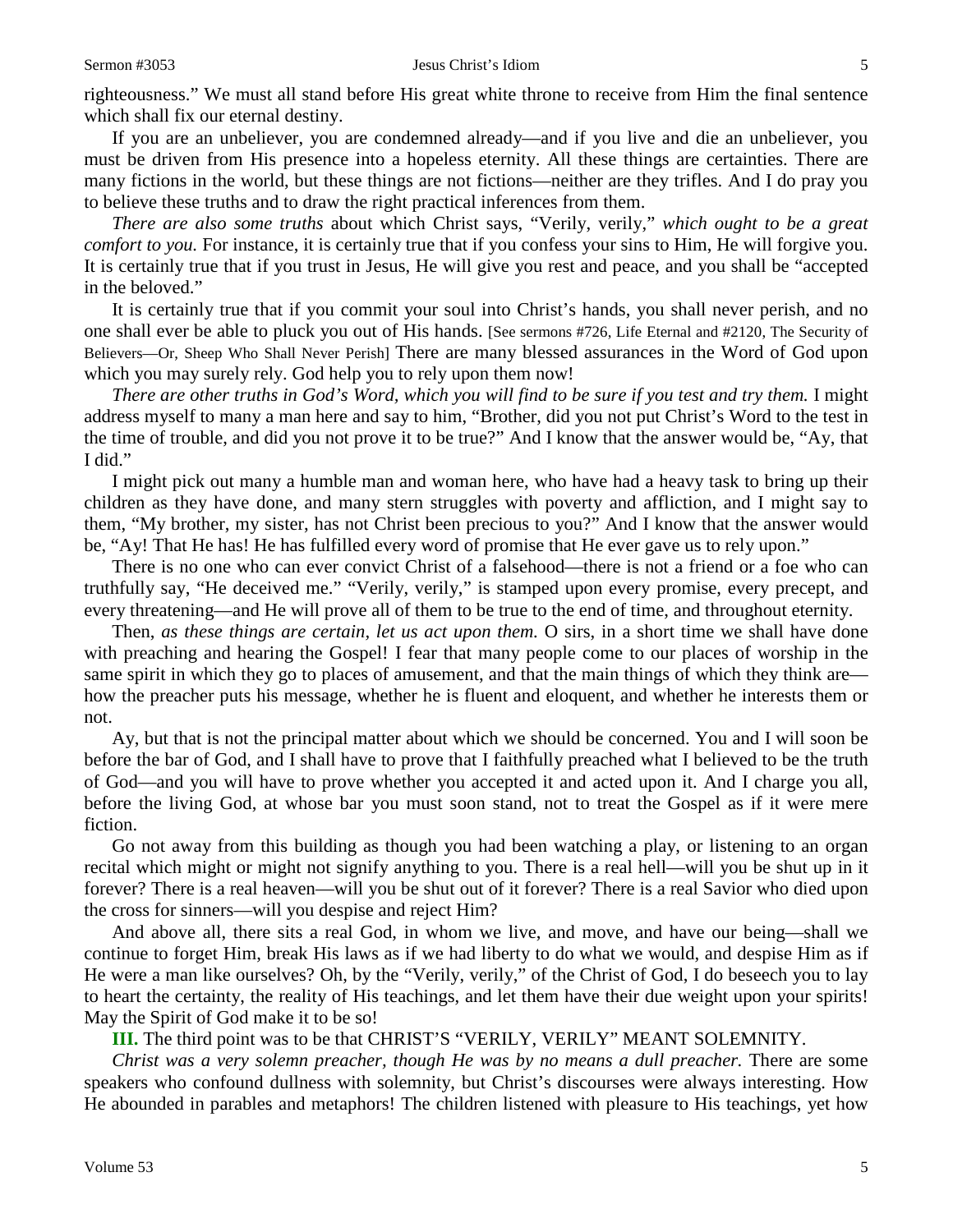solemn it always was, and how forcibly the Master proved the solemnity of His speech by the solemnity of His life!

Those nights of prayer, that He spent on the lone mountainside, show that His was no mock earnestness. And that life of untiring labor showed how real and intense was His zeal. And His death, as with blood-red seals, proved that, "having loved his own which were in the world, he loved them unto the end." It was the same Christ who said, "Verily, verily," who died upon the cross, and rose again, and went up into glory to make intercession for the transgressors.

*The solemnity of Christ's words and work should cause us to listen to His Gospel with a corresponding seriousness and solemnity.* If you are worldly and earth-bound, you will not attach that importance to the Gospel of Christ that you should. To many of you, the truth that you need to be saved does not seem to come home with power. If I were, in the middle of a sermon, to begin to talk about the way to get money, the attention of many of you would be far more intense than it is when I am speaking about the salvation of immortal souls.

If I were to discuss the price of British Consols, many ears would be at once opened to catch every syllable. Whereas, when I talk of the incalculable price that Jesus paid for the redemption of the souls of men, the truth makes no more impression upon many men's minds than oil would upon a slab of marble. Your souls, the best part of your real selves, concern you not, O you foolish sons of men! You treat your souls as if they were dirt, yet you prize the things of time and sense as if they were all that you had.

You have a notion that these things concern people a long way off—people who are very wicked and do not go to any place of worship, or other people in this congregation who are somehow more fitted than you are to receive my message. But sir, the Gospel is *for you,* and God is speaking by His Word and by His servant, *to you.* I wish that you would end this folly of passing on to others the Gospel that is meant for yourself.

In closing, I must just mention one or two reflections concerning the solemnity of the Gospel message. First, remember that *the Gospel concerns our never-dying souls.* Most people think a great deal about that which concerns the body. There is much talk about an operation, wisely performed by an eminent surgeon upon the poor body which must soon become food for worms.

Yet little or nothing is said about the soul, which is so vastly more precious. The soul of an emperor or the soul of a beggar is of the same value in God's sight. "Whither does it take its flight when its earthly cage is broken?" Is that a question which is never asked by some of you? If so, what arrant fools you must be! O blessed Spirit of God, teach us the solemnity of the Gospel which concerns the soul which must live forever in raptures or in woe!

*This Gospel also concerns the never-ending eternity.* We are not going into another time-state that shall come to an end, but into that eternity which shall know no close. I can make no meaning out of Christ's words if it be not so—and He said, concerning the wicked, "These shall go away into *everlasting* punishment; but the righteous into life *eternal.*" The word is the same in each case in the original.

Oh, eternity, eternity, eternity, who can conceive what it is? A million millions of years would be less than a moment compared with eternity—and that sum multiplied by a million millions a million times told would be but as a drop in a bucket compared with that which is everlasting. O sirs, as I know that I am to live forever in such a state as I shall die in, my first concern is to be ready for death that I may be ready for my eternal future! Is it not so with you also?

Oh, I do implore you, trifle not with eternity and with your never-dying souls! Trifle not with the God who can cast you into hell forever. Trifle not with Christ, whose hands and feet were nailed to the accursed tree for sinners such as you. Trifle not with His precious blood, for that is your only hope of redemption. Trifle not with the Holy Spirit, for if He should leave you to perish, your case would be hopeless.

Trifle not with your Sabbaths—you will wish to have them back again when you are near death. Trifle not with the Gospel—what would the lost in hell not give to hear another proclamation of mercy?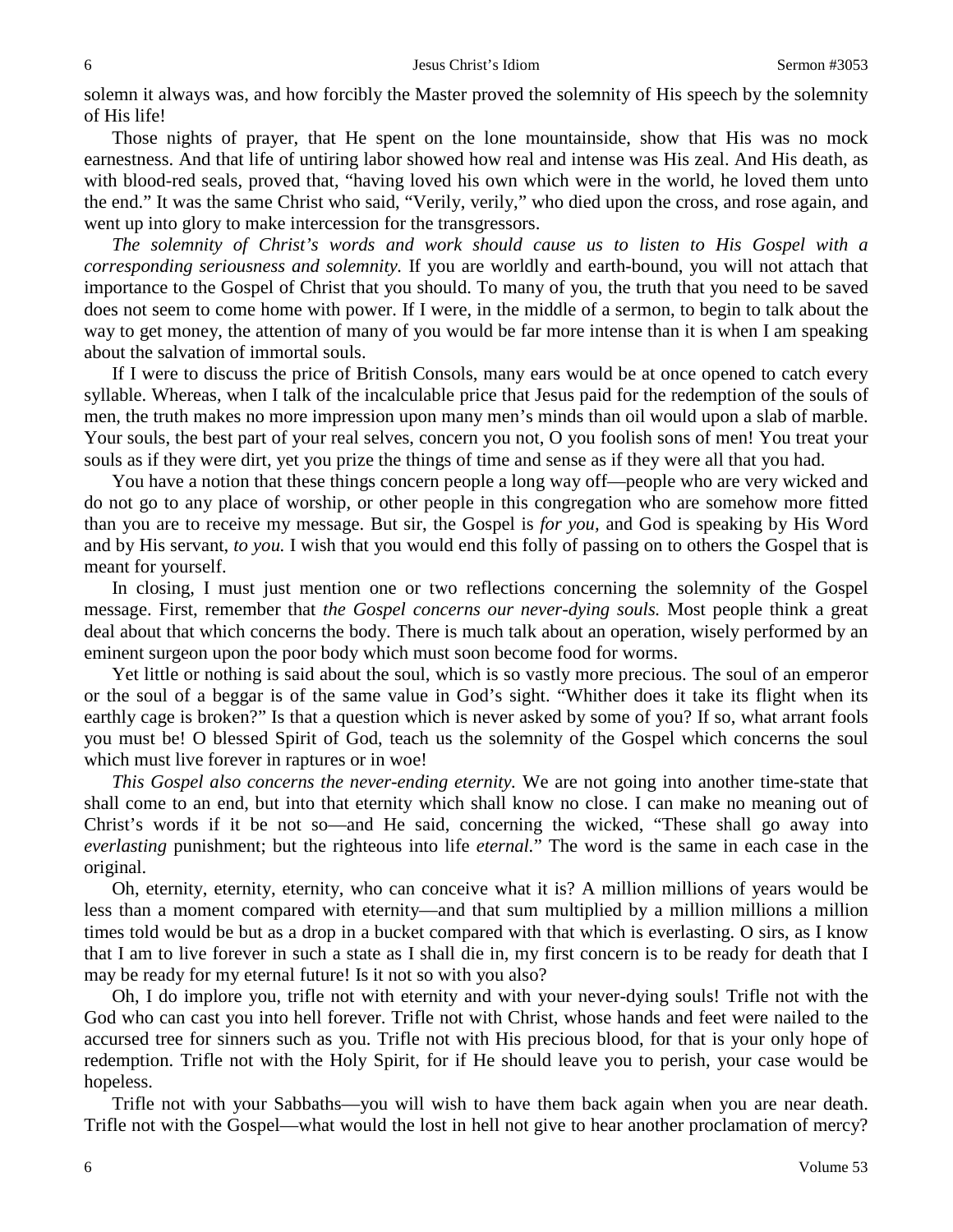We long to preach the Gospel to you more earnestly, more fully, and more faithfully than ever—and we pray to God to help us do so and lament when we fear that we have failed. Trifle not when everything around you seems to be in earnest, and especially when the Lord Jesus Christ, speaking out of this chapter, says to you, "Verily, verily, I of the thorn-crown, I of the pierced hands and feet, speak plainly, certainly, and solemnly to you, and bid you look unto Me, that you may be saved."

I never go out of this pulpit feeling so utterly cast down as when I have been trying to deal with the consciences of the ungodly. I wish I could grip each one of you by the hand and look you in the face, and say, "Man, woman, are you going to die without a Savior? Oh, be not so foolish, so mad!" I would tell every young man here how, when I was myself a young man, I was led to look by faith to the Savior and I have found it a blessed thing to rest in Him ever since. And I would say to him, "Brother, come with me to the cross of Calvary, and rest in Jesus, and begin to live a holy and useful life—and you shall find yourself truly blessed among men."

I cannot come round and speak personally to you all, but will you let me follow you to your bedside, and if you think of getting into bed tonight without a prayer for your soul's salvation, just imagine that you feel my hand upon your shoulder and hear me say to you, "What! No offering of a prayer to God?" I was about to say, "Stepping into your bed," but I bethought me that it might become your sepulcher, for you may die there. As many have done who went to bed as thoughtlessly and prayerlessly as you have often done. But if you trust in Jesus, and then fall asleep for the last time on earth, you will wake up amid the splendors of eternal bliss.

## **EXPOSITION BY C. H. SPURGEON**

## *JOHN 3:1-18*

If we were asked to read to a dying man who did not know the Gospel, we should probably select this chapter as the most suitable one for such an occasion. And what is good for dying men is good for us all, for that is what we are—and how soon we may actually be at the gates of death, none of us can tell.

**Verses 1-2.** *There was a man of the Pharisees, named Nicodemus, a ruler of the Jews: the same came to Jesus by night,*

We do not know the names of many other Pharisees, but we do know the name of this one because God had loved him with an everlasting love and therefore with lovingkindness did He draw him to the Savior's feet. "The same came to Jesus by night."

Possibly he was too busy to come during the day. Anyhow, it was better to come to Jesus late at night than not to come to Him at all. From the fact that after our Lord's death, it is said that he was the man who "at the first came to Jesus by night," I gather that he did come then partly out of timidity and partly also out of candor. He wanted to know more about Christ before he committed himself, so he came privately, to see and hear for himself. It does not matter if any of you also come to Christ by night if you like. Our Savior has a night-bell to His door and He is quite willing to be the Physician of your soul—even if you ring Him up at midnight.

## **2.** *And said unto him, Rabbi,*

He begins very respectfully, and so far, so good. But then, Judas said, "Hail, Master," and kissed Christ, when he went to Gethsemane to betray Him.

**2.** *We know that thou art a teacher come from God: for no man can do these miracles that thou doest, except God be with him.*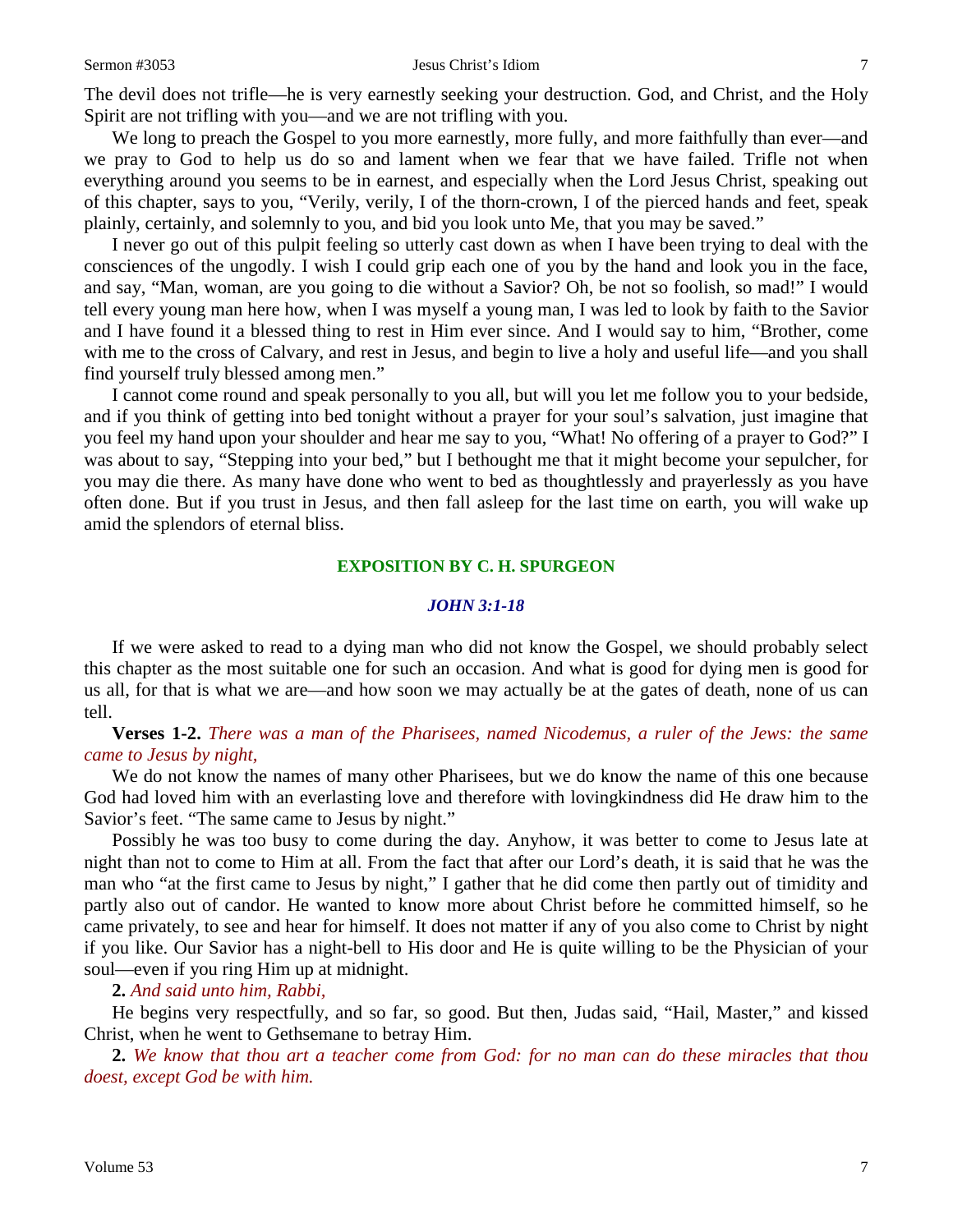Dear friends, if any of you do not know all about Christ that you wish to know, or that can be known, make use of what you do know about Him. Nicodemus had not yet learned the truth of Christ's deity, but he knew that He was a teacher sent from God and that God was with Him.

**3.** *Jesus answered and said unto him, Verily, verily, I say unto thee, Except a man be born again, he cannot see the kingdom of God.* [See sermon #130, Regeneration]

Christ's formula, "Verily, verily, I say unto thee," was a new style of speech for the Pharisees to hear, for they quoted Rabbi this, and Rabbi that—but Jesus gives Himself as His own sufficient authority, with an egoism which cannot be blamed, and which no true disciple of His ever questions, for Christ is Himself the truth, and whatever He says is to be humbly received by all His followers.

"Verily, verily, I say unto thee, Except a man be born again, he cannot see the kingdom of God." He has no notion of what it really is. He cannot even see it, for he is blind to it until he is born again. It is for this reason that our most lucid explanations of the Gospel are altogether lost upon unregenerate men and women. However bright a light God may make our ministry to be, bright light is of no use to blind men, and they must be born again before they can even see the kingdom of God.

**4.** *Nicodemus saith unto him, How can a man be born when he is old? can he enter the second time into his mother's womb, and be born?*

His questions proved that he could not see the kingdom of God. He blundered over the letter of Christ's message. He misunderstood the metaphor that Christ used—but did Jesus therefore not give Nicodemus any further instruction? Oh, no. Listen.

# **5.** *Jesus answered, Verily, verily, I say unto thee, Except a man be born of water and of the Spirit, he cannot enter into the kingdom of God.*

There must be a purifying operation upon his heart and mind, he must be spiritually washed and cleansed, and the Spirit of God must create him anew. Otherwise he cannot possibly enter into the kingdom of God.

**6.** *That which is born of the flesh is flesh; and that which is born of the Spirit is spirit.*

So that the best child who ever was born, even though he were, like Saul of Tarsus, "of the stock of Israel, of the tribe of Benjamin, a Hebrew of the Hebrews," yet even he, inasmuch as he "is born of the flesh, is flesh," and not "spirit." Everything which comes to us by our first birth can be nothing better than flesh—and what can you get out of flesh but flesh? The only "evolution" that can come of the flesh is corruption.

There must be another birth if you are to get anything but flesh—"that which is born of the Spirit is spirit." Fleshly things are understood by the flesh, and spiritual things must be spiritually discerned. Hence the absolute necessity of a second birth, a Spirit birth, that we may first see and then enter the spiritual kingdom of God.

**7.** *Marvel not that I said unto thee, Ye must be born again.* [See sermon #1454, Every Man's Necessity]

This ruler of the Jews was full of astonishment at this strange doctrine, so Christ said to him, "Marvel not."

**8.** *The wind bloweth—*

That is, the Spirit blows.

**8.** *Where it listeth, and thou hearest the sound thereof, but canst not tell whence it cometh, and whither it goeth: so is every one that is born of the Spirit.* [See sermon #1356, The Heavenly Wind]

This is a great mystery and our Savior connected it with the most mysterious thing in the whole realm of nature—the wind—a thing which has never been seen and which must remain a mystery to us, at least while we are upon the earth. Christ uses this mysterious force as an emblem of the Holy Spirit and of those who are "born of the Spirit."

**9.** *Nicodemus answered and said unto him, How can these things be?*

He was puzzled and perplexed, like a man in a maze. The Savior had given him something to think of—and I wish that when we preach to a congregation, or when we talk to individuals, we would not aim at dazzling them with our fine phrases, but would seek to set the truth before their minds, that it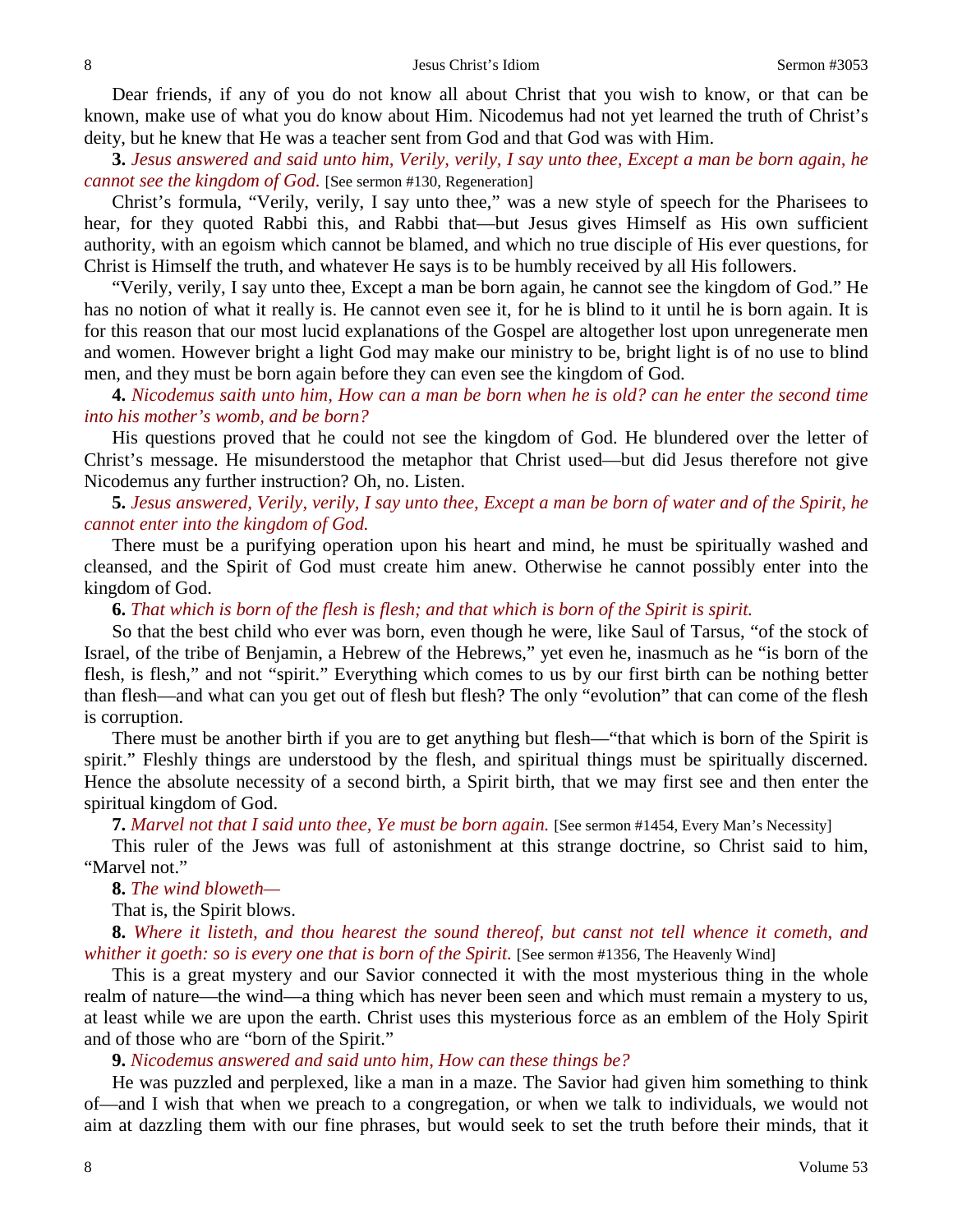might lie there to be studied, and thought of, and to be like seed which, in later days, would germinate, and bring forth a harvest to God's praise and glory.

Our Savior is an example to all of us who preach, and in this instance, He shows us the wisdom of not keeping back the mysteries of the kingdom. I am greatly afraid that many preachers would have begun by talking to Nicodemus of some point that was common to both Judaism and Christianity, and that they would have gone on to apologize for the peculiar mysteries of Christianity, all of which would have been a waste of breath and worse than that. Do not so, my brethren, but speak out the truth boldly, and leave the Eternal Spirit to make use of it as He pleases.

**10-12.** *Jesus answered and said unto him, Art thou a master of Israel, and knowest not these things? Verily, verily, I say unto thee, We speak that we do know, and testify that we have seen; and ye receive not our witness. If I have told you earthly things, and ye believe not, how shall ye believe, if I tell you of heavenly things?*

The Savior as good as told Nicodemus that He did not come to argue or to reason with him, but to bear witness to absolute certainties, of which He Himself was absolutely sure. So He said to him, "If you do not receive our witness concerning these things, which lie on the very threshold of the kingdom" yet, mark you, He had been speaking about regeneration, the great mystery of the new birth—"it is of no use going on to still higher themes." So it is evident that the kingdom of Christ requires great faith faith on the very threshold of it—to believe the wondrous mystery of the new birth and still greater faith as deeper truths, the more heavenly things of the kingdom are revealed to us.

**13.** *And no man hath ascended up to heaven, but he that came down from heaven, even the Son of man which is in heaven.*

Now Nicodemus must have been indeed puzzled. Here was a man who had come down from heaven, yet who had gone up to heaven, and was still there, although He was at that moment talking to Nicodemus! Without the Spirit of God to explain the mystery, he could not make top or bottom of it.

**14-15.** *And as Moses lifted up the serpent in the wilderness, even so must the Son of man be lifted up: that whosoever believeth in him should not perish, but have eternal life.* [See sermon #153, The Mysteries of The Brazen Serpent]

Mark, dear friends, the blending of the different truths in this wonderful chapter. There is no keeping back the necessity of the new birth and there is no cutting down of the glorious doctrine of salvation by faith in Jesus. He puts the whole matter as broadly as it could be put.

**16-17.** *For God so loved the world, that he gave his only begotten Son, that whosoever believeth in him should not perish, but have everlasting life. For God sent not his Son into the world to condemn the world; but that the world through him might be saved.*

If any one of you says, "I cannot cause myself to be born again," that is quite true. Yet listen to this message in the same chapter which speaks of the new birth—"For God so loved the world, that he gave his only begotten Son, that whosoever believeth in him should not perish, but have everlasting life."

**18.** *He that believeth on him is not condemned.* [See sermons #361, None But Jesus—First Part and #362, None But Jesus—Second Part]

That is a grand truth.

**18.** *But he that believeth not is condemned already, because he hath not believed in the name of the only begotten Son of God.*

His not believing is the master-sin, the surest evidence of his being, in his heart, an enemy to God. If he refuses to trust Christ, the matchless gift of the Father's love, he must be desperately set on mischief, and he "is condemned already."

These two truths of the necessity of the new birth and of the fact that everyone who believes on Christ is saved, are quite consistent and in perfect harmony with each other. God grant to us the grace to know them both by experience! Never talk about "reconciling" them, for they have never fallen out with one another. God grant that we may find them both true in our own lives, for His dear Son's sake! Amen.